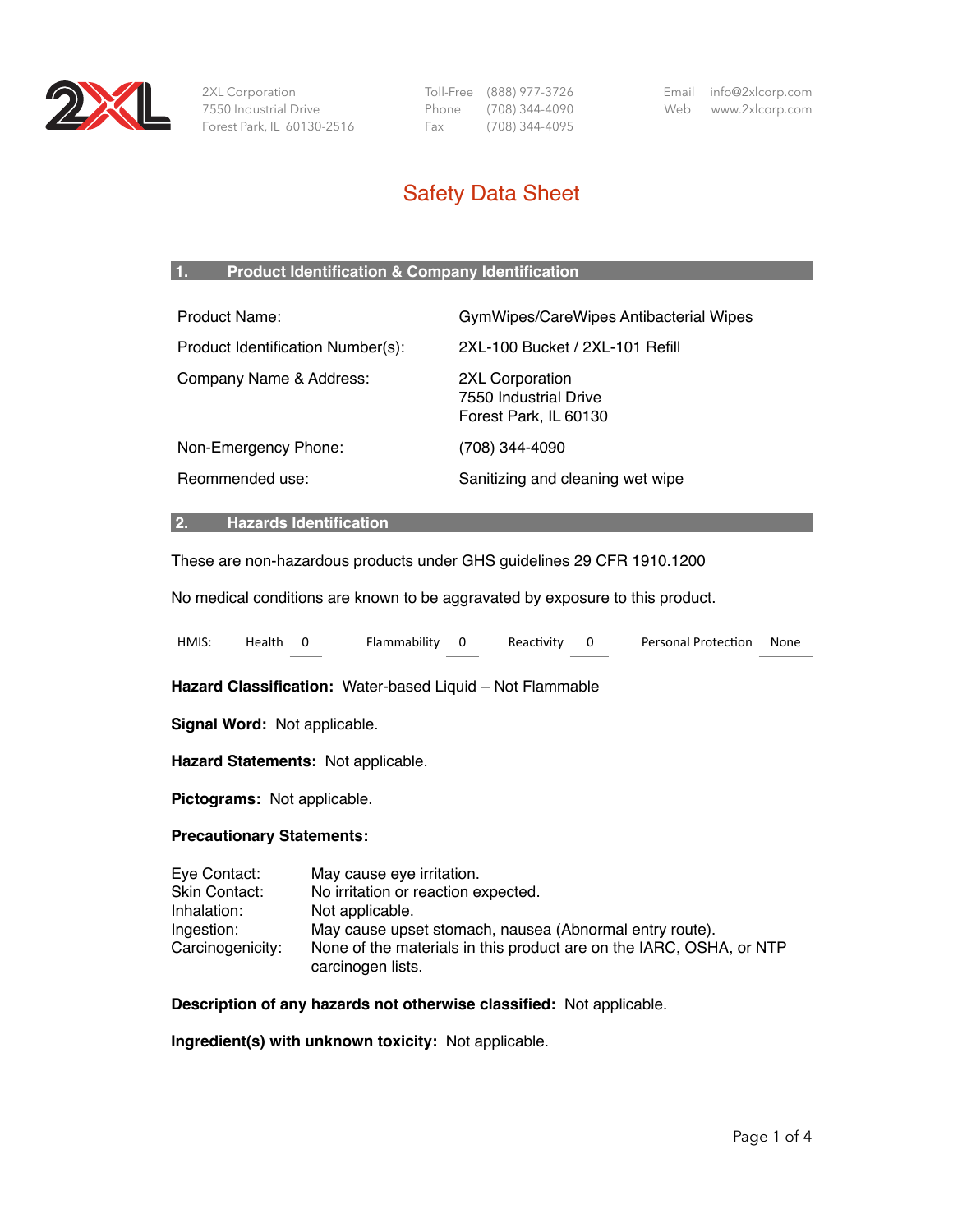| 2XL Corporation            |     | Toll-Free (888) 977-3726 | Email info@2xlcorp.com |
|----------------------------|-----|--------------------------|------------------------|
| 7550 Industrial Drive      |     | Phone (708) 344-4090     | Web www.2xlcorp.com    |
| Forest Park, IL 60130-2516 | Fax | (708) 344-4095           |                        |

### **3. Composition/Information on Ingredients**

| <b>Ingredient Name</b>                                                    | <b>CAS Number</b> | Approximate<br>Weight % |
|---------------------------------------------------------------------------|-------------------|-------------------------|
| Octyl decyl dimethyl ammonium chloride                                    | 32426-11-2        | 0.0909%                 |
| Dioctyl dimethyl ammonium chloride                                        | 5538-94-3         | 0.0364%                 |
| Didecyl dimethyl ammonium chloride                                        | 68424-95-3        | 0.0545%                 |
| Alkyl (C14, 50%; C12, 40%; C16, 10%) dimethyl benzyl<br>ammonium chloride | 68424-85-1        | 0.1212%                 |
| Absorbent Material                                                        |                   | $^{\sim}20$             |
| Water                                                                     | 7732-18-5         | $^{\sim}79.05$          |

## **4. First Aid Measures**

| Eye Contact:  | Do not rub eyes. Flush eyes thoroughly with water for 15 minutes. If  |
|---------------|-----------------------------------------------------------------------|
|               | condition worsens or irritation persists, contact physician.          |
| Skin Contact: | Not applicable.                                                       |
| Inhalation:   | Not applicable.                                                       |
| Ingestion:    | Do not induce vomiting. Contact a physician or Poison Control Center. |

## **5. Fire Fighting Measures**

**Suitable extinguishing media:** SMALL FIRES: Any extinguisher suitable for Class B fires, dry chemical, CO2, water spray or fire fighting foam. LARGE FIRES: Water spray, fog or fire fighting foam. Water may be ineffective for fighting the fire, but may be used to cool fire exposed

containers. Keep containers and surroundings cool with water spray.

**Specific hazards during fire fighting:** Firefighters must be equipped with full protective gear including self-contained breathing apparatus.

**Special protective equipment for fire-fighters:** Firefighting activities that may result in potential exposure to high heat, smoke or toxic by-products of combustion should require NIOSH/MSHA- approved pressure-demand self-contained breathing apparatus with full facepiece and full protective clothing.

#### **Further information:** None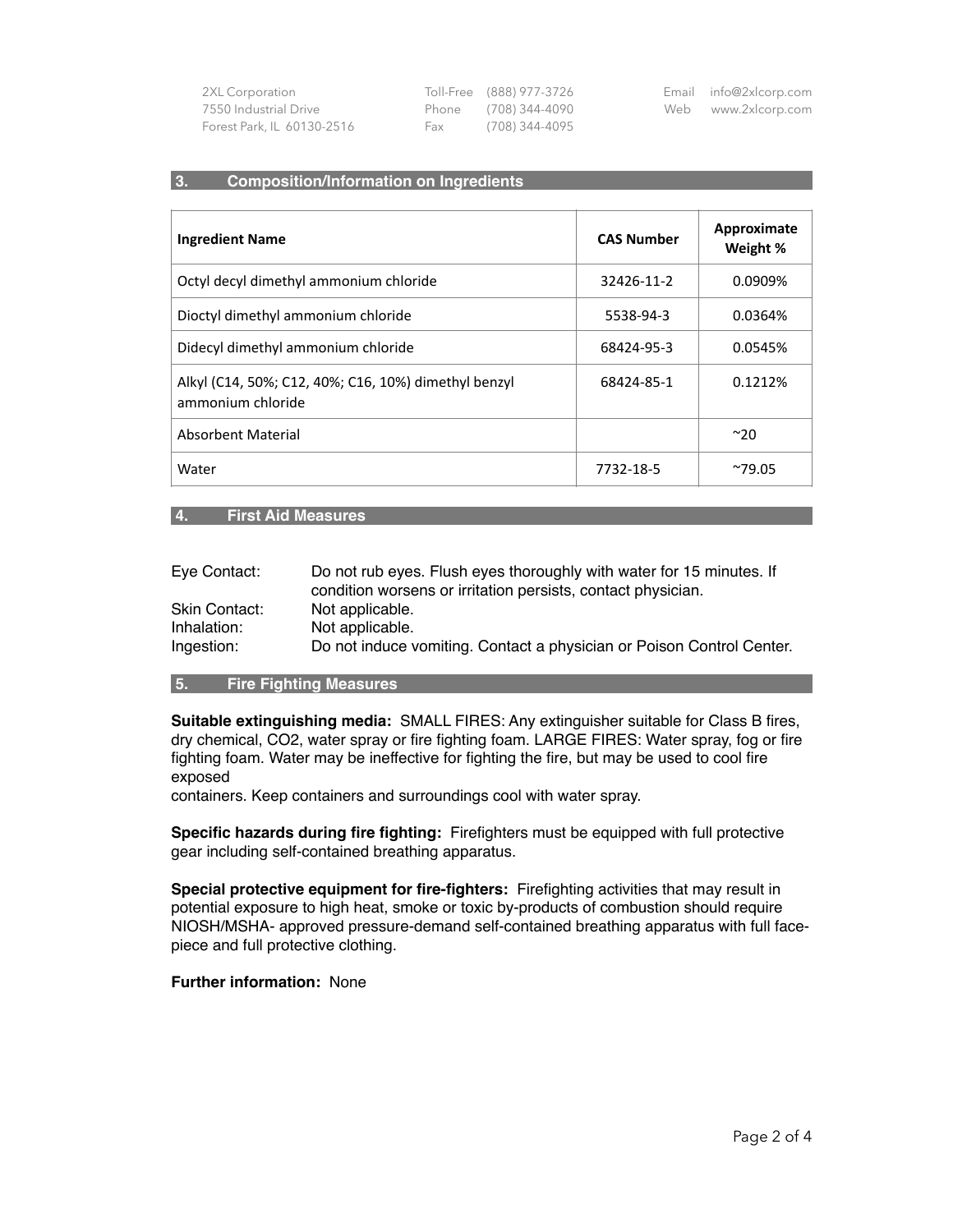2XL Corporation 7550 Industrial Drive Forest Park, IL 60130-2516

 Toll-Free (888) 977-3726 Phone (708) 344-4090 Fax (708) 344-4095

Email info@2xlcorp.com Web www.2xlcorp.com

#### **6. Accidental Release Measures**

**Personal precautions:** Ventilate the area.

**Environmental precautions:** Not applicable.

**Methods for cleaning up:** Water clean up and rinse. May cause slippery surfaces.

#### **7. Handling and Storage**

**Precautions for safe handling:** Store at normal room temperature away from reach of small children.

**Conditions for safe storage, including incompatibilities:** Keep containers sealed. Use older containers first. Avoid freezing conditions.

### **8. Exposure Controls / Personal Protection**

| Eye Protection:                   | None required under normal conditions. |
|-----------------------------------|----------------------------------------|
| <b>Skin Protection:</b>           | None required under normal conditions. |
| <b>Respiratory Protection:</b>    | None required under normal conditions. |
| Ventilation:                      | None required under normal conditions. |
| Protective Equipment or Clothing: | None required under normal conditions. |

### **9. Physical and Chemical Properties**

| Appearance:                   | Towelette impregnated with clear liquid |
|-------------------------------|-----------------------------------------|
| pH Value:                     | $7.0 - 9.0$                             |
| Viscosity:                    | Not Applicable                          |
| Odor:                         | Dependent on fragrance                  |
| Initial boiling point & range |                                         |
| Flash Point (liquid):         | $>201$ °F (closed cup)                  |
| <b>Boiling Point:</b>         | Not known                               |
| Melting or Freezing Point:    | Not known                               |
| Upper explosive limit         | Not known                               |
| Lower explosive limit         | Not known                               |
| Vapor Density (Air=1):        | Not known                               |
| Vapor Pressure (mm Hg):       | Not known                               |
| Percent Volatile (by weight): | ~1                                      |
| Solubility in Water:          | Soluble                                 |
| Evaporation Rate:             | Not known                               |
| Density:                      | 8.32 lbs/gal                            |

\*Tested using the liquid component of the towelette.